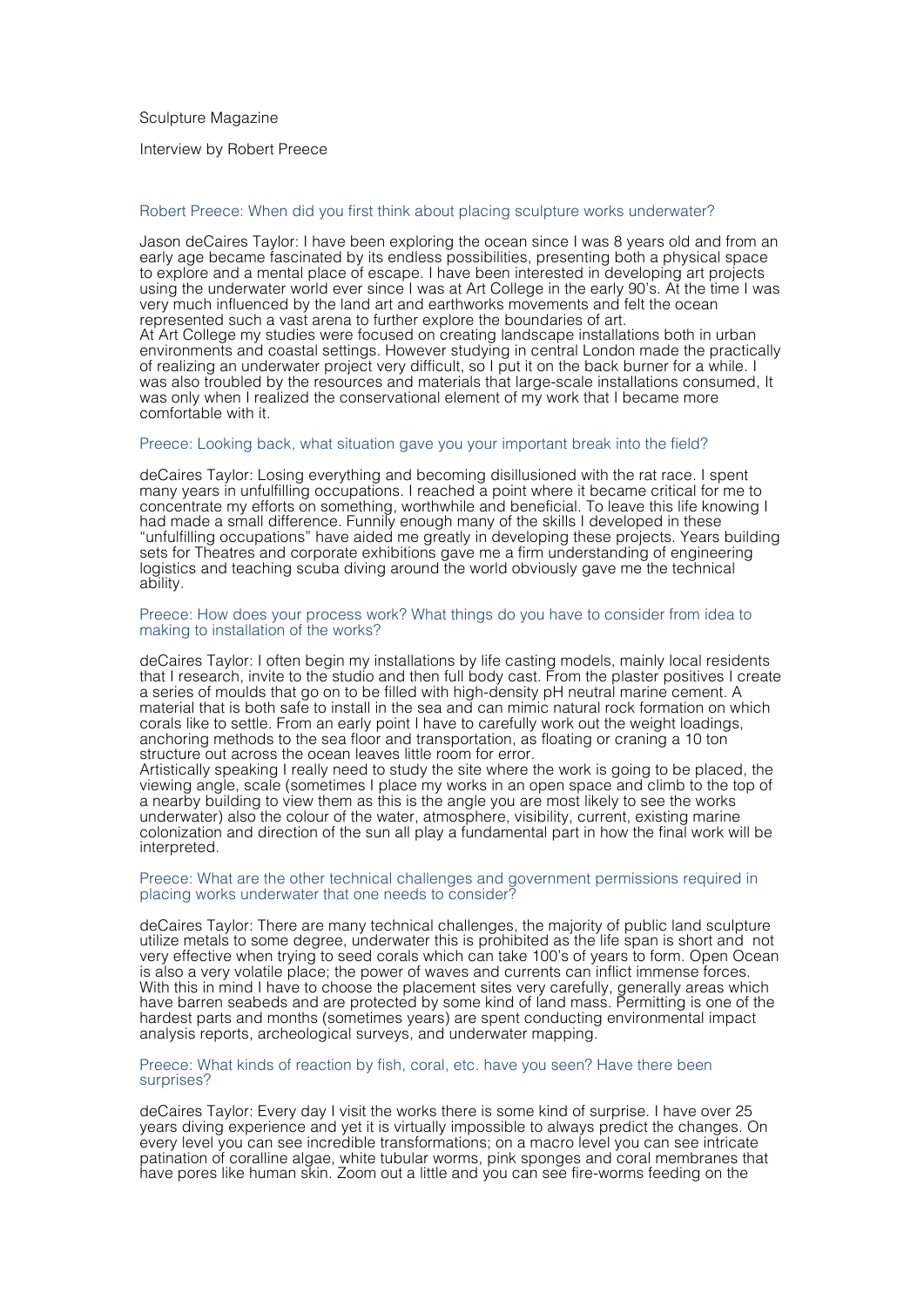coral, crustaceans such as hermit crabs and coral banded shrimps grazing on algae and seaweed and starfish and sea urchins marching across the surfaces seeking protection in crevices.

The large congregations of figurative works provide "void space" areas in-between limbs, which provide protection to shoaling fish like snappers and wrasse. These then encourage pelagic species such and sharks and barracudas, which predate on the smaller varieties. Over the years I have tried to tailor each of the installations further for endemic marine life, positioning them in areas which will catch natural coral spawning, creating surface textures that help embryonic marine polyps attach, creating cavities of particular sizes to attract certain species to take residence. The biggest surprise for me has been the rate at which the sculptures change, sometimes within a few weeks the works can be barely recognizable. The colour pigmentation of some of the sponges is something I have never seen recreated by any industry or artists palette.

## Preece: As an artist, you are partly working in the sphere of a business model creating a site for tourism development. What are its benefits and, are there any shortcomings?

deCaires Taylor: I feel tethering the works to a business model makes them far more sustainable in the long run. All the large-scale installations I have produced, the local authorities now charge a small entrance fee. This helps provide revenue for local staff and tour operators but more importantly help finance a system of marine patrols for coastal waters. Many of the issues facing our oceans are that the laws protecting them are not enforced and being able to provide funds for marine protected areas and park wardens is a huge advance. An important part of the projects has also be about changing the iconography of the area, highlighting local natural and cultural resources rather than them just being known as places to jet Ski and drink Pina Colodas. The reason I called many of the projects Museums is that Museums are synonymous with preservation, conservation and education and I want people to assign those values to the underwater world. In terms of shortcoming; the fact that to really appreciated and connect to the works it is best to scuba dive them and this obviously has limitations on range of audience. One of the greatest challenges I face is balancing the creative process that involves spontaneity, evolution of ideas and experimentation within a long and often drawn out process of politics, planning and logistics.

# Preece: To what extent do you consider your underwater works "eco-driven", and not?

deCaires Taylor: I would say the ecological aspect been one of the major driving forces for the work. Besides the practical benefits of creating marine habitats, the narrative of the works also concerns wider ecological and social issues like the anthropocene and our apathy to towards a rapidly changing planet.

Once all the statues have metamorphosed into some thing else, only traces of humanity will live on. The relationship has been balanced; we are reminded that we too are not separate to the environment but an integral part of it. An ultimate inter-dependency with which could bring acceptance and hope. The otherworldly presence draws the viewer in with intrigue, a familiar face in a strange world, a bridge from which to explore a fundamental part of our planet.

#### Preece: Your work in the Thames seems quite different. Was this idea-to-realization development markedly different from your exclusively underwater works?

deCaires Taylor: The Rising Tide, although constructed using similar techniques to the underwater reef works was markedly different. The submerged artificial reef installations focus more on the environment itself being the artist, blurring lines between ancient, contemporary and apocalyptic civilizations. In the Thames works the changing tide becomes the protagonist, and the location in front of the houses of Parliament, the activist. The entire project was planned and executed within two months, which gave it a real feeling of momentum and protest. Strangely enough the site on the river banks was 5 minutes walk from where I spent most of my time as an art student, so it felt like a real home coming.

# Preece: What things did you not learn in your university education that, looking back, you wish you had?

deCaires Taylor: Diving of course! No jokes aside I remember at university we were not allowed to use work benches and always began projects working from the floor, it was backbreaking and we quickly leant to scale up the works and think on a different scale. I would have loved to have taken this a step further and always begun an idea from a different starting point, context or environment. I really believe art can change the world and when teamed up with science can provides some very powerful synergies. Maybe a greater focus on collaboration rather compartmentalization would have been beneficial.